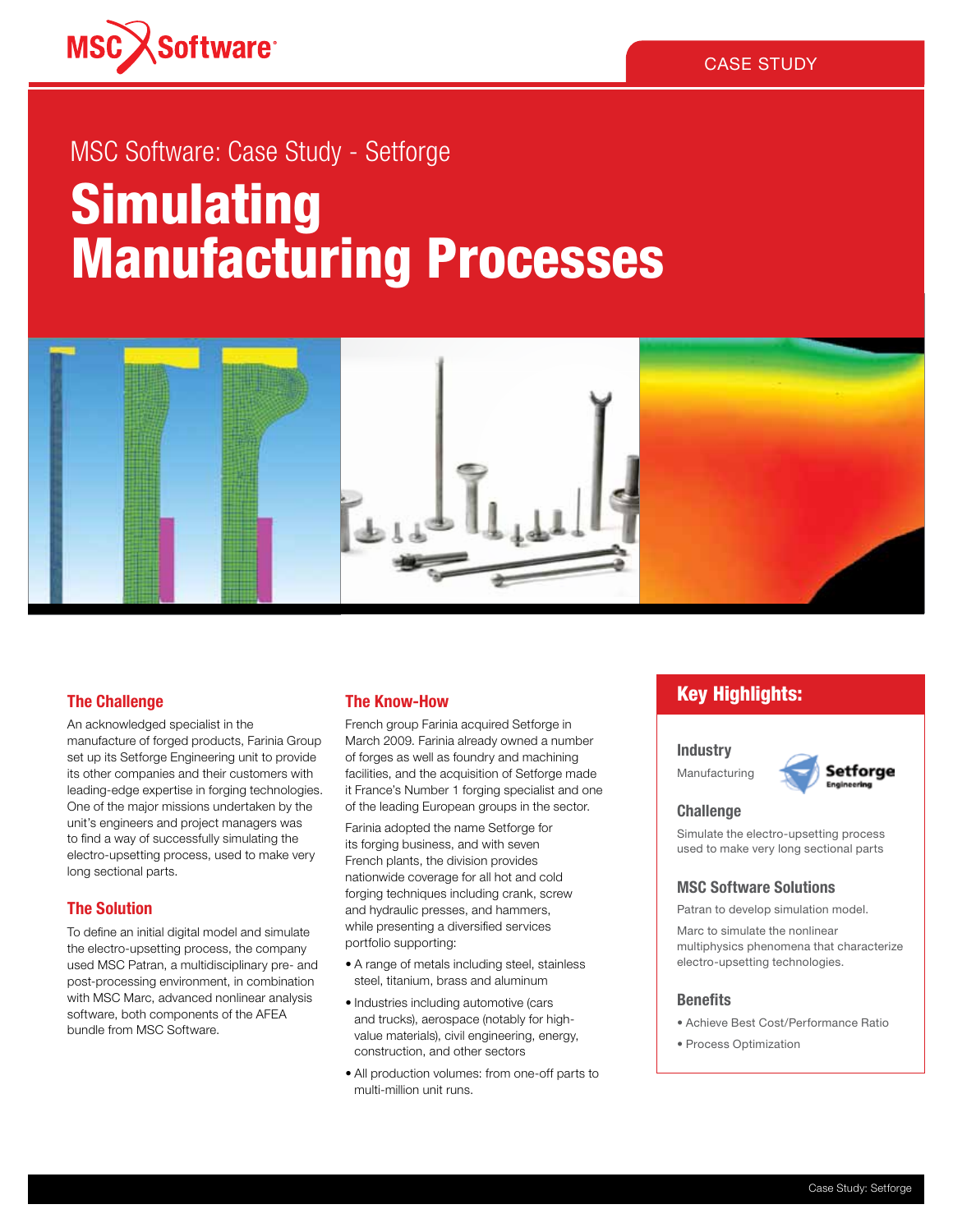## "We now know that we can also gain a lot from using the solutions from MSC Software, from their teams' know-how, and from their ability to listen to and collaborate with their customers."

#### Nicolas Behr, Chief Project Engineer, Setforge Engineering

Soon after reinforcing its forging business with the acquisition of Setforge, Farinia Group decided to set up an eighth entity, Setforge Engineering. From its base at the L'Horme plant in the Rhône-Alpes region of south-east France, the unit provides the group's forges with capabilities in joint development and R&D. while monitoring the state-of-the-art in forging technology.

Each plant answers customer inquiries at its own design office, but can also draw on a pool of human and material resources to address more specific demands, as well as offer appropriate, economically viable alternative processes. All forging technologies have their advantages and shortcomings, and all are subject to competition from other manufacturing processes.

#### Electro-Upsetting Technology

Long sectional parts like driving wheel shafts, axles, spindles and cylinder rods are among the mechanical parts for which all conventional forging techniques have their limits, notably the risk of buckling. This is why industrial

customers do not always source this type of product from forges.

However, one forging technique is particularly good at this type of work. It consists of using the Joule effect by sending a strong electric current through a length of around 10 cm of the stock or "billet" to maintain one end at forge temperature, and then applying a hammer blow that shapes the stock against the anvil. This is the technique known as electro-upsetting. It delivers several advantages over other manufacturing processes such as machining. These include raw material savings and better fiber quality. The initial diameter can be multiplied by a factor of up to twenty.

In reality, the electro-upsetting is not the first stage in the manufacturing process, as induction is used to raise the temperature in the area concerned by the operation. Neither does it yield the finished shape. However, it does go a long way to producing the finished part, the last stage being conventional stamping.

Within Farinia Group, the companies Barriol & Dallière Industries and Setforge Electroforge are experts in electro-upsetting and have their own production resources. Electro-upsetting is a proven technology, but the group felt that it was strategically important to gain more insights into the influence of a number of associated factors, and this is where the team at Setforge Engineering came in.

#### Simulation Resources

When Setforge joined the group, Farinia took the opportunity to review its simulation resources. Nicolas Behr, Chief Project Engineer at Setforge Engineering explains: "We realized the limits of the tools we were using and that their maintenance cost was too high relative to their capacities. What's more, because of some of the methods used by the group – especially electro-upsetting – we had to model and simulate the nonlinear multiphysics phenomena that characterize these technologies."

Setforge Engineering chose the Patran and Marc simulation solutions from MSC Software because they met these requirements, and then asked the MSC Software engineering services team in Lyons to conduct a mission. "We were



The part is shaped firstly by upsetting (in the background).



The billet (in green) is heated to the temperature of the forge between the jaws (in mauve) and the anvil (in yellow) and is crushed between the hammer (in blue) and the anvil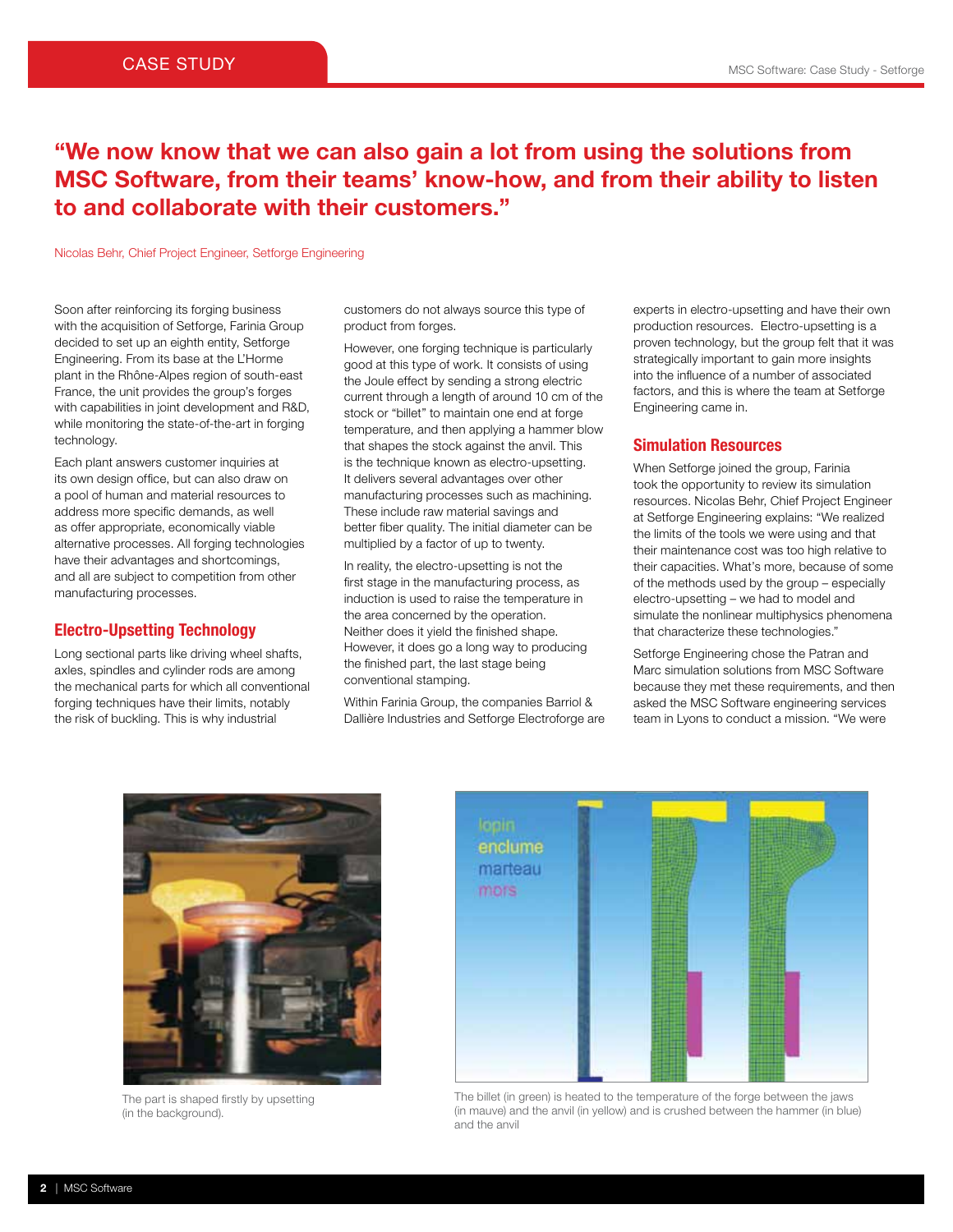

Temperature gradients upon completion of the deformation

still learning how to use these solutions, and this initial study looked complex. We thought it would be better to bring in the specialists", admits Nicolas Behr.

"Electro-upsetting is affected by electrical, thermal and mechanical phenomena involving complex sets of parameters. We asked MSC Software to develop a first model to see whether the results of the simulation matched our experience on the shop floor."

Alain Crozier, Senior Technical Consultant in the MSC Software team explains what is so special about the missions undertaken by the entity: "Our customers have experience and knowhow in what they do and we have experience and know-how in simulation. Putting the two together delivers results.

Our methods of investigation and the way we present our results also enable our customers to develop their skills in using the software."

Parts shaped by upsetting are axisymmetric – though the finished part may not be – so a 2D representation is enough to work on. It is not the geometry that makes modeling these parts so complex; it is defining the parameters that will affect the calculation. These include:The electrical, thermal and mechanical properties of the material

- The laws governing the material flow
- The mechanical contacts and forces applied
- The power, electrical intensity and electrical process control
- The characteristics of the interaction with the environment (the temperature of the part can rise to 1,000°C at some points)

#### The First Model

Setforge Engineering asked to see a presentation of the model and the simulation 30 days after the start of the mission.

"Not only did the MSC Software team in Lyons do the job within the timeframe but the results proved that we had made the right choice", says Nicolas Behr. "We were able to compare a virtual video of the deformation generated by Patran with real video footage shot in one of our plants. The match was impressive."

The team at Setforge Engineering can now tweak the parameters in the first model to analyze more closely the influence they have on the process.

Other steps are now needed and Setforge Engineering, in agreement with the management of the Farinia Group, has decided to continue working with MSC Software to improve the digital model and fine-tune the simulation.

The first test showed that to reflect the reality of the process more accurately, the parameters would have to be enriched.

"Of course, our first iteration was a relatively simple digital model," explains Alain Crozier, "but the results were encouraging and enabled us to identify ways that we could improve it. For example, we think that we should consider the heat distribution in the tools during the material flow. We also worked on the assumption that the initial temperature in the deformed zone of the billet was homogeneous, while in reality the temperature is raised beforehand by induction. Because Marc also supports electromagnetic phenomena, it will be interesting to see whether this gradual and probably non-uniform rise in temperature has an impact on the result."

The simulation was carried out using standard versions of Marc and Patran software with no need for custom developments.

The deformations were on such a large scale that we had to automatically regenerate a mesh of the billet during the simulation. This is a standard function of Marc and Patran.The results are displayed in a range of different formats including:

- Time-dependent deformed shapes and real-time animations.
- • Change of voltage and electrical intensity in the part
- • Temperature gradient
- • Mechanical deformations and constraints on the billet

#### Perspectives and Benefits

Even though this first simulation is only the first step towards a more comprehensive model, Setforge Engineering is already anticipating the potential gains.

"Right now, to prove feasibility and look for ways to optimize the upsetting process, we still have to use physical tests which are costly in terms of materials and tying up personnel and machines", explains Nicolas Behr. "We know that we can impact a very wide range of parameters and that is why we are optimistic about the gains that the MSC Software solutions can deliver. Through a better understanding of the technology, we also hope to offer this production method more often as an alternative to other competitive processes."

Setforge Engineering also uses Marc and Patran for other applications and provides technological guidance for the factories and their customers. The simulations and graphic results will be especially useful in illustrating the technical arguments used to support their recommendations.

"For all our projects, we aim to achieve the best cost/performance ratio by drawing on the forging skills that we have within the Group," concludes Nicolas Behr. "We now know that we can also gain a lot from using the solutions from MSC Software, from their teams' know-how, and from their ability to listen to and collaborate with their customers."